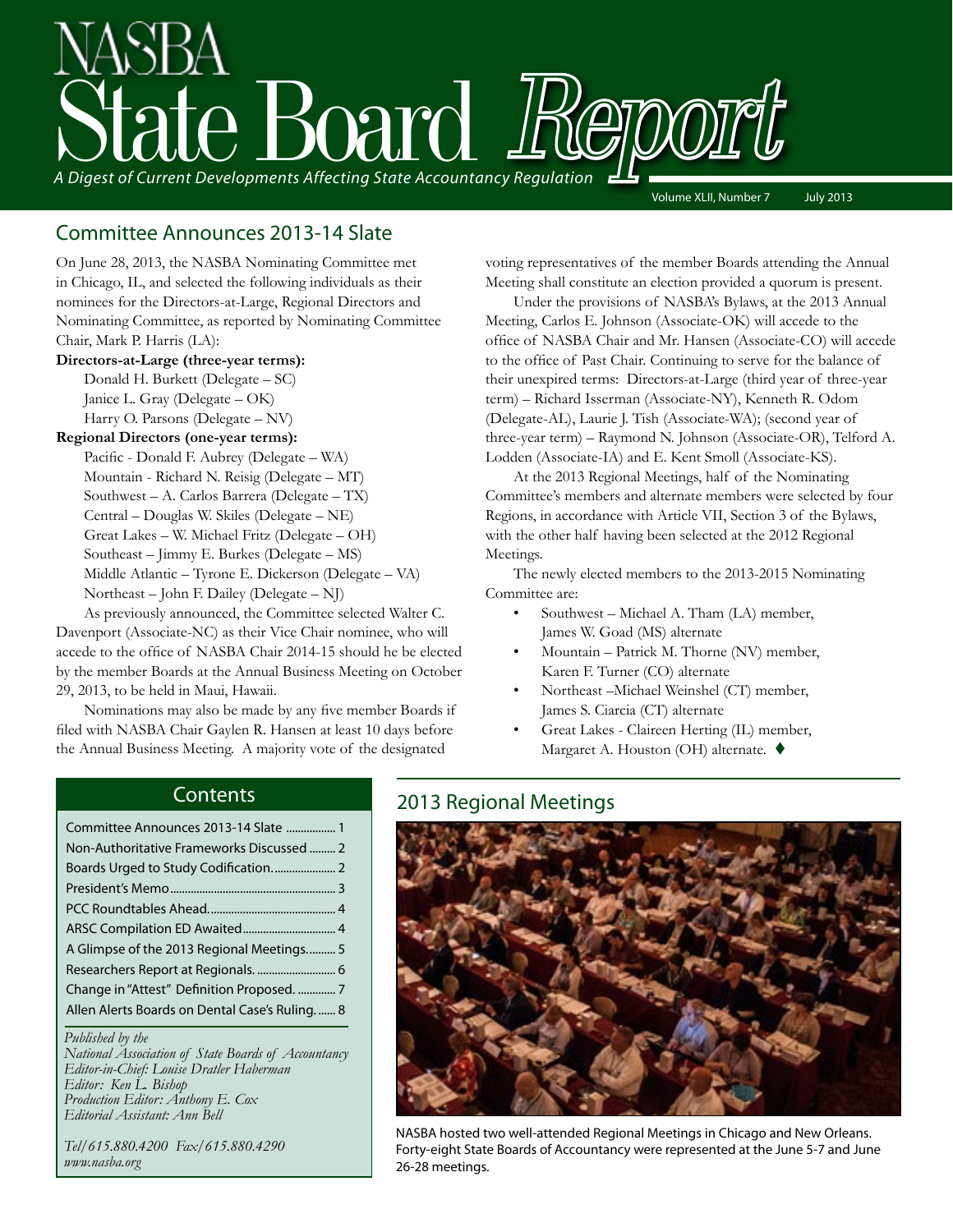### <span id="page-1-0"></span>Non-Authoritative Frameworks Discussed

NASBA leaders are following through on the resolution unanimously approved at the April 19 Board of Directors' meeting in response to the American Institute of Certified Public Accountants' creation of their Financial Reporting Framework (FRF) for Small- and Medium-Sized Entities (see *sbr* 5/13). On July 10 the AICPA released the final version of its FRF and NASBA quickly sent out a press release outlining its concerns with the FRF, including its lack of an appropriate public exposure process. NASBA had requested the AICPA allow the Private Company Council time to propose appropriate modifications to the Generally Accepted Accounting Principles (GAAP) before the Institute rolled out its new standards.

NASBA Chair Gaylen Hansen (CO) wrote: "At a time when accountability and transparency of those in authority is scrutinized, it is troubling that a non-authoritative proposal to significantly weaken the financial reporting of private companies and public protection is even being suggested."

 At the June Regional Meetings, June 5-7 in New Orleans and June 26-28 in Chicago, State Board members were asked to consider how State Boards should treat non-authoritative standards. Who can set financial reporting standards in the United States? Can any group? What should the State Boards' role be in the acceptance of such standards? At both the Eastern and Western Regional Meetings, Board representatives were given opportunities to discuss what NASBA's concerns are about the AICPA's proposal. Among the issues are:

1. As non-authoritative guidance, FRF will be very difficult to regulate or enforce.



Ken Bishop and Gaylen Hansen speak at the Western Regional Meeting.

- 2. The FRF's scope of "small- and medium-sized entities" is undefined; consequently, a private company of any size or financial backing could potentially use FRF.
- 3. While FRF uses GAAP financial statement titles, it does not require disclosure of differences with GAAP, which could confuse the statements' users and invites fraud and abuse.

NASBA President Ken Bishop told attendees at the Meetings that NASBA will work through the Uniform Accountancy Act Committee to consider Model Rule language which would require that, before a non-authoritative accounting standard can be used by a CPA in a state, it must first be approved by the State Board.

 On June 17 the Institute of Management Accountants also issued a press release stating their disagreement with the FRF. They agreed with the concerns raised by NASBA and also stated: "IFRS-based frameworks (such as IFRS for SMEs) should only be considered in a coordinated, holistic manner driven by the national standard setter and regulator (FASB/SEC)." (Continued on page 6)

### Boards Urged to Study Codification

Find someone on your State Board to review the AICPA's Code of Conduct's codification and then have him or her come back to discuss it with the entire Board as to its implications for your state, advised NASBA Director-at-Large and Ethics Committee Chair Raymond N. Johnson (OR), at the Eastern Regional Meeting. Each State Board should take the opportunity to review their code of conduct and see how it matches up against the AICPA's, he said. For example, some states' rules are more stringent on record retention than the AICPA's, he noted. The comment period for the AICPA's 300-page exposure draft ends August 15. Dr. Johnson said the NASBA Ethics Committee is preparing a comment letter.

 The codification incorporates two new conceptual frameworks, one for those in public practice and one for those in business, explained

New Jersey State Board of Accountancy President John F. Daily, Jr., a member of the AICPA's Professional Ethics Committee (PEEC), at the Western Regional Meeting. The framework is applied only when there is no specific guidance on a particular relationship or circumstance in the Code. Then the CPA has to identify threats



Ethics Chair Raymond N. Johnson



PEEC Member John F. Dailey, Jr.

and apply the necessary safeguards to reduce the threat to an acceptable level. A CPA would be considered to be in violation of the applicable rule of conduct if he or she could not demonstrate that safeguards were applied that eliminated or reduced the significant threats to an acceptable level of risk.

 Among the recent changes in the Code pointed out by both Mr. Dailey and Dr. Johnson were: the deletion of the "holding out" provision. CPAs are to be held to the Code of Conduct whether or not they hold themselves out to the public as a CPA. In the area of responding to client requests for records, the AICPA Code points out that some State Boards' rules may be more restrictive, calling for records to be returned to the client whether or not fees are paid, as does the Uniform Accountancy Act. CPAs who are not partners

but act in a partner capacity with respect to attest engagements are subject to the same independence rules as are partners, effective with engagement beginning on or after December 15, 2014. It is anticipated the revised Code will be adopted in the first quarter of 2014 and effective by the end of 2014.  $\blacklozenge$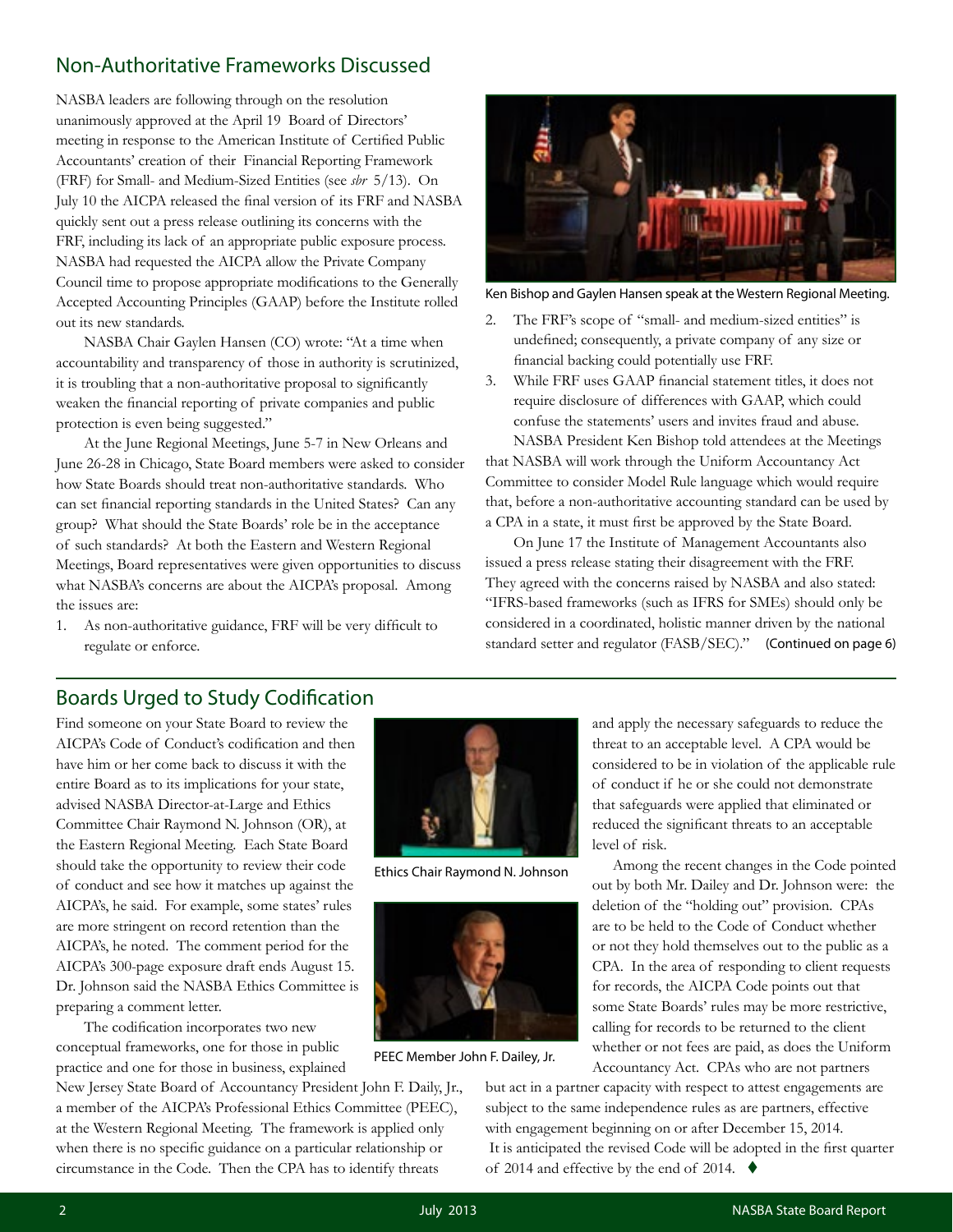# **Let's All Take a Breath**

I hope all of you had a wonderful Independence Day and weekend. I spent much of my holiday weekend in communications with senior staff and volunteer leadership of NASBA, AICPA and other accountancy-related organizations discussing an important issue.

 For those who attended the NASBA Regional Meetings in New Orleans and Chicago, you know that a primary focus was on the AICPA's recently released Financial Reporting Framework for Small and Medium-Size Entities (FRF-SME) and differences of opinion and levels of acceptance by AICPA, NASBA, and other entities. Before you start rolling your eyes, let me assure you that this *Memo* is not intended to be persuasive toward any aspect of that issue. In fact, I believe it is time that we all take a breath.



Ken L. Bishop

In past articles and talks, you have seen me articulate my belief that passionate and robust discussions over disagreements are a healthy exercise in getting to good outcomes. To outside observers, the rhetoric, divisiveness and volume of the discussion may appear to be adversarial or mean spirited. That inference is not accurate, but it prescribes that we step back a bit, look at our overall activities, consider our mission and "take a breath."

NASBA and AICPA each have unique and disparate priorities and missions. NASBA's focus is on protecting the public interest through its advocacy and support of State Boards of Accountancy. AICPA has a responsibility to promote the CPA credential and profession. However, each organization benefits from the focus of the other. It has always been my position that a strong and viable CPA profession is a key element of public protection and I know that AICPA supports protecting the public interest and a strong state-based regulatory system that insures the integrity of the profession. Public is the CPA's middle name and there is no profession if that is ignored.

Let's step back and look at all the projects that NASBA, the State Boards and the AICPA are working on successfully together. We've got a quality Uniform CPA Examination that we are now offering internationally, developed by a joint Board of Examiners. Six mutual recognition agreements with professional bodies in other countries have been developed by the NASBA/AICPA International Qualifications Appraisal Board. You will shortly be receiving an exposure draft on the redefinition of "attest," proposed to be included in the Uniform Accountancy Act, which is jointly created by NASBA and the AICPA. With NASBA's encouragement, many State Boards have created Peer Review Oversight Committees of compliance assurance programs administered by the AICPA. We have jointly created standards for Continuing Professional Education program sponsors. These are just some of the activities we are pursuing that betoken a good working relationship with the profession. Are the State Boards controlled by the professional association? They are not. However, NASBA and the Boards do recognize the expertise, resources and legislative support the profession contributes to effective regulation.

 As I stated last month, AICPA and NASBA started the private company financial reporting journey together by agreeing that new standards were needed for small and medium-sized private entities. We have never deviated from that important agreement, and it still stands. It is natural that we might initially disagree on how we get to where we need to be. That's frequently what is needed to arrive at a good solution. As stated above, our missions and focus are different, but not without nexus.

 Recently the newly developed Private Company Council (PCC) released three proposals that were accepted by the Financial Accounting Standards Board (FASB) and released for public exposure. The proposals include the modification of the requirements for private companies to: separately recognize fewer intangible assets acquired in a business combination; permit amortization of goodwill; and have the option to use simpler approaches to accounting for some types of interest rate swaps. Both AICPA and NASBA have publicly congratulated the PCC and FASB for their work. The speed with which the PCC and FASB released these proposals was a positive sign of their providing credible relief for private companies.

On occasion, I hear from stakeholders who are concerned about the disagreements NASBA may have with the AICPA. I acknowledge and appreciate that concern. While I would again argue that the disagreements may be natural and healthy, the comments clearly imply the expectation that we address these issues respectfully. I wholeheartedly concur with that premise. It might surprise some of you to know of the great working relationship that I, our staff and our volunteer leadership have with our counterparts at the AICPA. When we are not exchanging ideas related to regulation, you might find us trading tips on selecting wine, good vacation spots or college teams. You have often heard me talk about the importance of State Boards and State Societies having an open and trusting relationship. The same applies to NASBA and AICPA.

I believe that the conversations, debates and even arguments about the changes that are occurring in the accounting world are important to getting to a good end. We should never forget the myriad of mutual challenges that we have faced together. It is too early to forecast the outcome of the FRF-SME debate, but we can turn down the volume a bit. In other words, "Let's all take a breath!"

*Semper ad meliora (Always toward better things).*

Jon L. Bolop

*― Ken L. Bishop, President and CEO*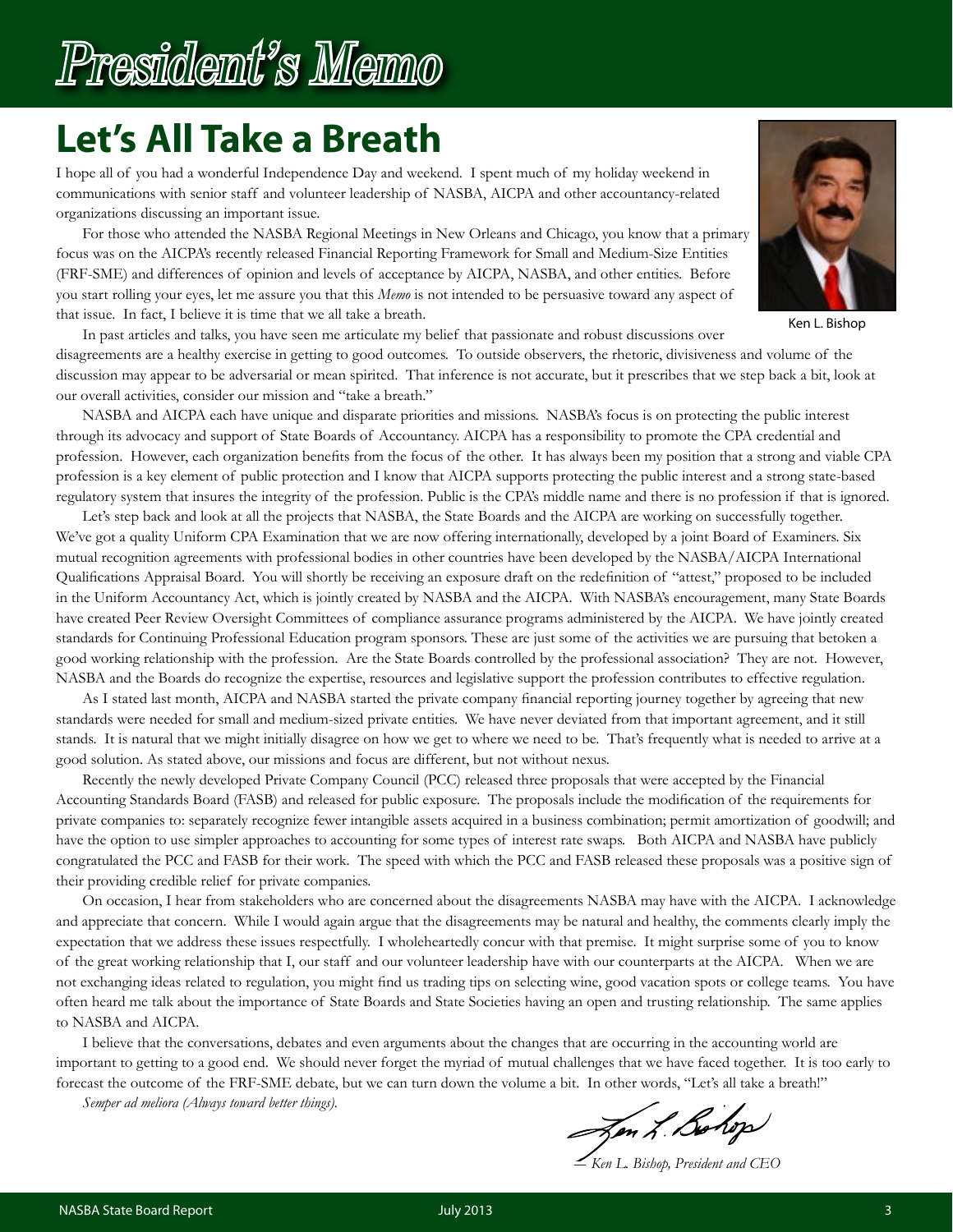### <span id="page-3-0"></span>PCC Roundtables Ahead

Participants at NASBA's June 2013 Regional Meetings heard Private Company Council Chairman Billy Atkinson in New Orleans, on June 5, and PCC Member Diane M. Rubin in Chicago, on June 25, announce roundtable discussions will be held across the nation to gather input on financial reporting standards the PCC should consider modifying to suit private companies' needs. The first of these roundtables is scheduled for November 4, 2013 at Ohio State University in Columbus, with three others to be held at college campuses in different parts of the country. "All our standard setting is being done in a public setting, with an emphasis on the diligence of the process," PCC Chairman Atkinson said. "Our mission is to change the culture of standard setters to think of the implications for private companies whenever a decision is made."

 On June 10 the Financial Accounting Standards Board endorsed the first three alternatives within Generally Accepted Accounting Principles proposed by the PCC: (1) derived from PCC Issue No. 13-01 Accounting for Identifiable Intangible Assets in a Business Combination, (2) derived from PCC Issue No. 13-01B Accounting for Goodwill Subsequent to a Business Combination, and (3) derived from PCC Issue No. 13-03 Accounting for Certain Receive-Variable, Pay-Fixed Interest Rate Swaps. Exposure drafts for public comment were released on July 1 and stakeholders are being asked to let the FASB know by August 23 if they believe these changes will improve financial reporting for private companies. While the exposure period for the proposed changes is in progress,



Billy Atkinson, PCC Chairman



Diane Rubin, PCC Member

the FASB has requested staff to conduct additional research to assess the applicability of the proposals derived from PC Issue Nos. 13-01 and 13-01B to assess the applicability of these proposals to public companies and not-for-profit organizations.

 "My concern is getting good input," PCC Chairman Atkinson told the NASBA Western Regional Meeting. "There is a lot of angst out there that we will be dealing with, so send us a short e-mail with your issues," he told the Boards. Ms. Rubin remarked that the PCC had held its first meeting on December 6, 2012 and had "hit the ground running." Subsequent meetings were held in February and May, with their fourth meeting coming in July. The PCC is looking at prior pronouncements, current FASB projects and the Emerging Issues Task Force's projects. Ms.

Rubin reported that all the members of the FASB are attending every PCC meeting.

 FAF President and CEO Terri Polley wrote in her monthly memo that she believes the FASB and PCC are making "important strides" in addressing alternatives that will enable private companies to comply with GAAP. She also stated: "Contrary to what you may have heard, neither the FAF nor the FASB to date has taken a position on the substance of the AICPA's special purpose framework. However, we have expressed our concern about the possibility that some may confuse the framework with GAAP…. Because of this concern, we will continue to monitor developments in this area...."  $\blacklozenge$ 

### ARSC Compilation ED to Come

Comments from State Board representatives were welcomed by Michael L. Brand, Chair of the AICPA's Accounting and Review Services Committee, and Chas J. McElroy, Chair of ARSC's Task Force, at breakout sessions moderated by NASBA's Compliance Assurance Committee Chair Janice L. Gray (OK) at the Eastern and Western Regional Meetings.

"The compilation standard is not ready to be released in 2013: It will change," Mr. Brand told the NASBA audience. He stated, "PEEC [AICPA's Professional Ethics Executive Committee] has clarified the preparation of financial statements is a non-attest service," when it amended 101-3. ARSC then had to create a nonattest compilation/preparation standard that puts requirements around what a CPA needs to do when preparing financial statements. Mr. Brand asked those in the audience to indicate if they felt that independence is important for the preparation of financial statements. About half of the audience did so.

 "We are not trying to converge with international standards: They are way behind us on compilations and reviews," Mr. McElroy told the NASBA audience. However, ARSC is determined to converge review standards with AU-C section 930, Interim Financial Information. "We are taking the position that



Michael Brand, ARSC Chair

independence is not required for compilations. We are saying that the accountant has the option of disclosing independence -- or lack thereof," Mr. McElroy said and added that the ARSC is very interested in getting the Boards' feedback on giving the accountant the option of disclosing independence. "My question is where attest

really begins," NASBA Past Chair Billy Atkinson (TX) said. "I say it begins when you associate the licensed CPA with the service. You are beginning to bifurcate the independence standards, and I have a concern about that." Mr. McElroy responded: "On bifurcating the independence standards, our preference would be to not have anything in there... ARSC looked at the survey that the public wants to know if we had a financial interest, so we put that in the draft. If that is confusing, we would want to hear from NASBA about that."  $\blacklozenge$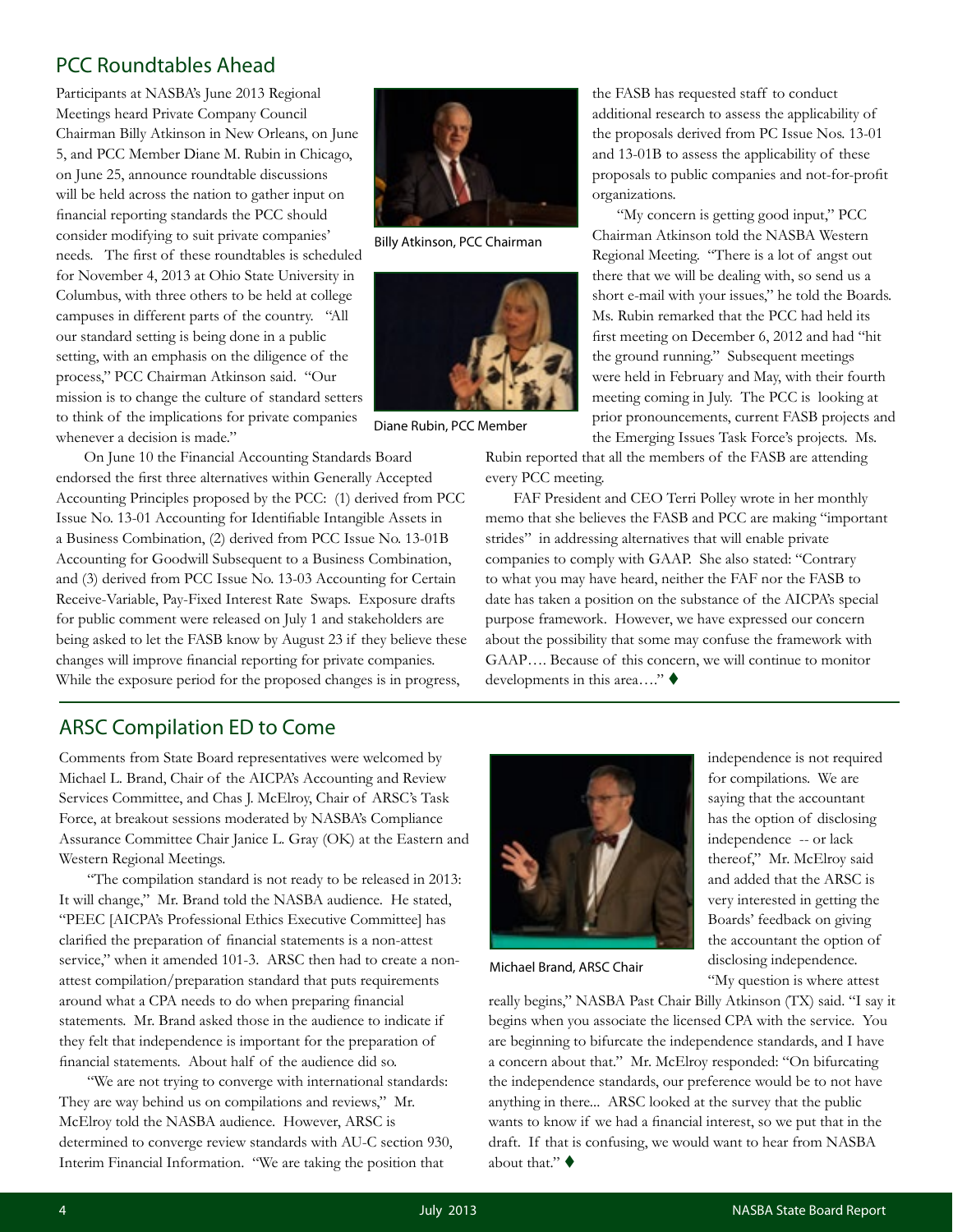### <span id="page-4-0"></span>A Glimpse of the 2013 Regional Meetings



Meeting attendees consider proposed changes at a breakout session.



Regional Directors Karen Turner, Janice Gray and Douglas Skiles prepare for their summary of the Regional breakout sessions.



AICPA Vice President Sue Coffey and PCC Chair Billy Atkinson chat.



Regional Directors Bucky Glover and Kim Tredinnick at the Eastern Regional Meeting report on their regions.



Regional Directors Jimmy Burkes and Jeff Chickering prepare.



Graham Morris speaks on behalf of the CPT Student Leadership Conference during the Welcome Reception at the Eastern Regional Meeting in Chicago.



Andy DuBoff and Jack Dailey share comments at the Western Regional.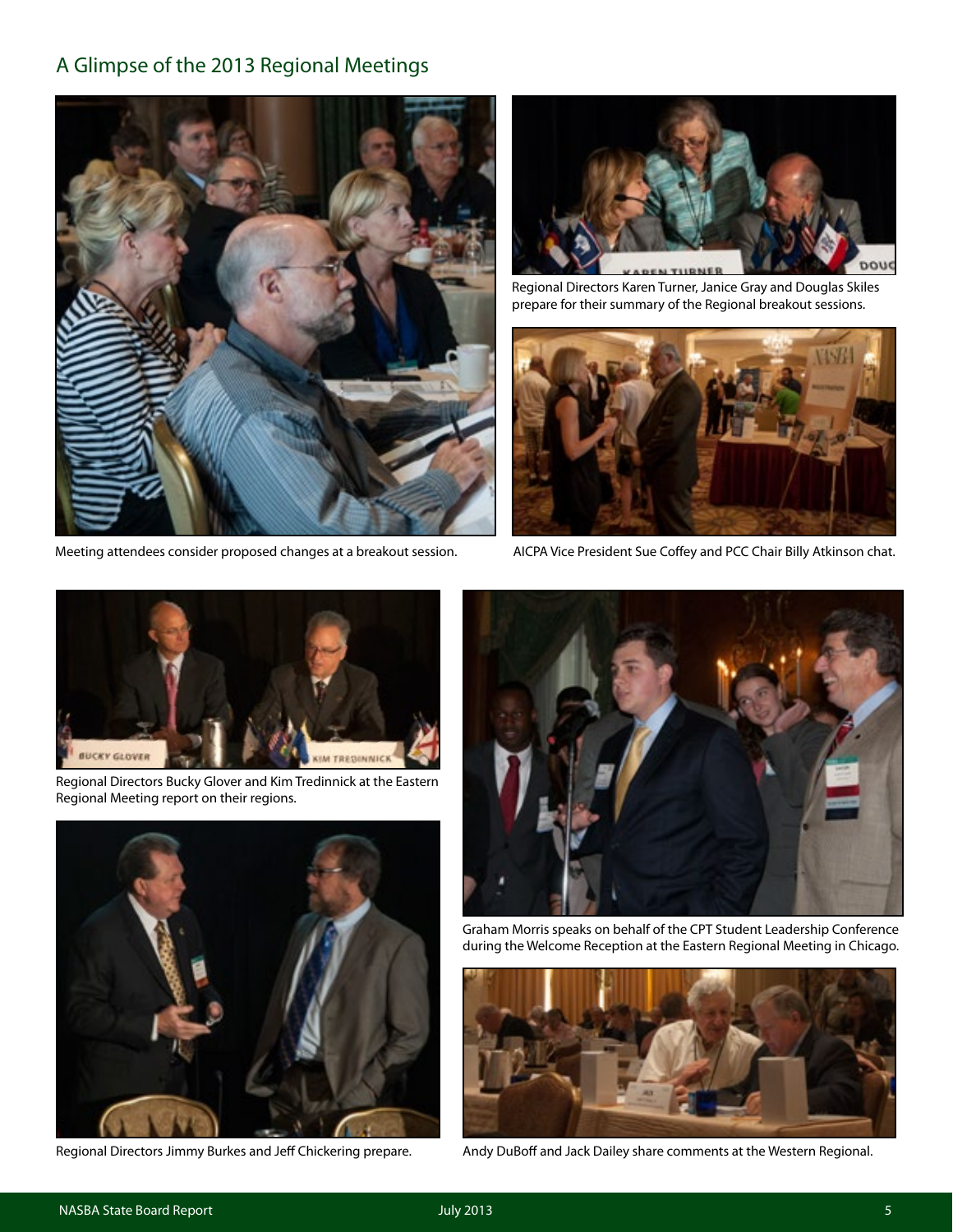### <span id="page-5-0"></span>Researchers Report at Regionals

NASBA's accounting research grant program is now in its third year and attendees at the Regional Meetings learned about some of the results of three studies that the program has helped to support. Dr. John Hasseldine, of the University of New Hampshire, called on tax practitioners at the Regional Meetings to help with his team's research to investigate how decisions are made when a tax case includes facts and regulations that are ambiguous. Dr. Hasseldine has been working with Dr. Darius Fatemi of Northern Kentucky University and Dr. Peggy Hite of Indiana University on a study looking at the Code of Professional Conduct and what may perhaps be countervailing standards. To date their research has found students find conflict between two professional standards and the students have proved to be relatively conservative in reporting situations. The research team is now looking to dovetail responses received from research participants who are practitioners with those received from students. Dr. Hasseldine's team believes ethical guidelines will become increasingly important as the profession adopts more principles-based standards.

Dr. Mark Myring told the Regional Meetings about the work he is doing with his Ball State University colleagues, Dr. Jennifer P. Bott and Dr. Richard Edwards. Their aim is to improve online education. The team is using learning analytics to create a personalized learning environment for students. This is being accomplished by having students take a pre-test based on knowledge that they should have already mastered, then assessing the pre-test results, identifying what additional activities are required to mitigate the weaknesses that the pre-test identifies, and then assigning new course material to fit the needs of the class. Ball State has developed two modules, one on depreciation and the other on long-term debt, that were both used in classes given during the spring 2013 semester and received positive student feedback. Dr. Myring said that further analysis will be conducted



Dr. John Hasseldine and Dr. Mark Myring summarize their work.

to determine the effect of the modules on student performance.

The third research project was described to the NASBA audience via a video prepared by Dr. Belverd E. Needles of DePaul University. He is working with Dr. Gert H. Karreman, also at DePaul, on a global accountancy education recognition study. Their report makes available a benchmarking methodology for the recognition of accountant and auditor qualifications between countries. Among the findings of the study's analysis of 21 qualifications of accountants and auditors in 16 countries was: "Government agencies do not play a role as providers of accountancy education. However, governments and government agencies play an important and increasing role when responsibility for qualification requirements is considered. In most countries there is a shared responsibility between the government or government agencies, and the profession. This can be official and based on regulation, but also a result of practical cooperation." Of the 21 qualifications studied by Drs. Needles and Karreman, none had qualifications for which the universities had sole responsibility.  $\blacklozenge$ 

### Non-Authoritative Frameworks Discussed (Continued from page 2)



Chair Gaylen Hansen encourages attendees at the 2013 Western Regional Meeting to participate in reviewing standards. He said each State Board needs to assess whether their public is at risk.

The AICPA's FRF is based upon the Canadian IFRS for SMEs as adapted by an AICPA Task Force led by Dr. Thomas A. Ratcliffe.

 On July 1, the President and CEO of the Financial Accounting Foundation, Terri Polley, released a letter discussing the FRF-SME. She stated, "For private companies already using GAAP, moving to the AICPA framework would be a major leap. Companies – and users of their financial statements – may not realize just how significant that leap may be, particularly as NASBA noted, because the framework borrows GAAP concepts, but there is no requirement to disclose the substantial differences between GAAP and the framework."

President Bishop reports NASBA and AICPA continue to discuss their common interests in having appropriate standards for small- and medium-sized private companies.  $\blacklozenge$ 

Check nasba.org for UAA exposure draft on definition of "attest." Comments due October 15.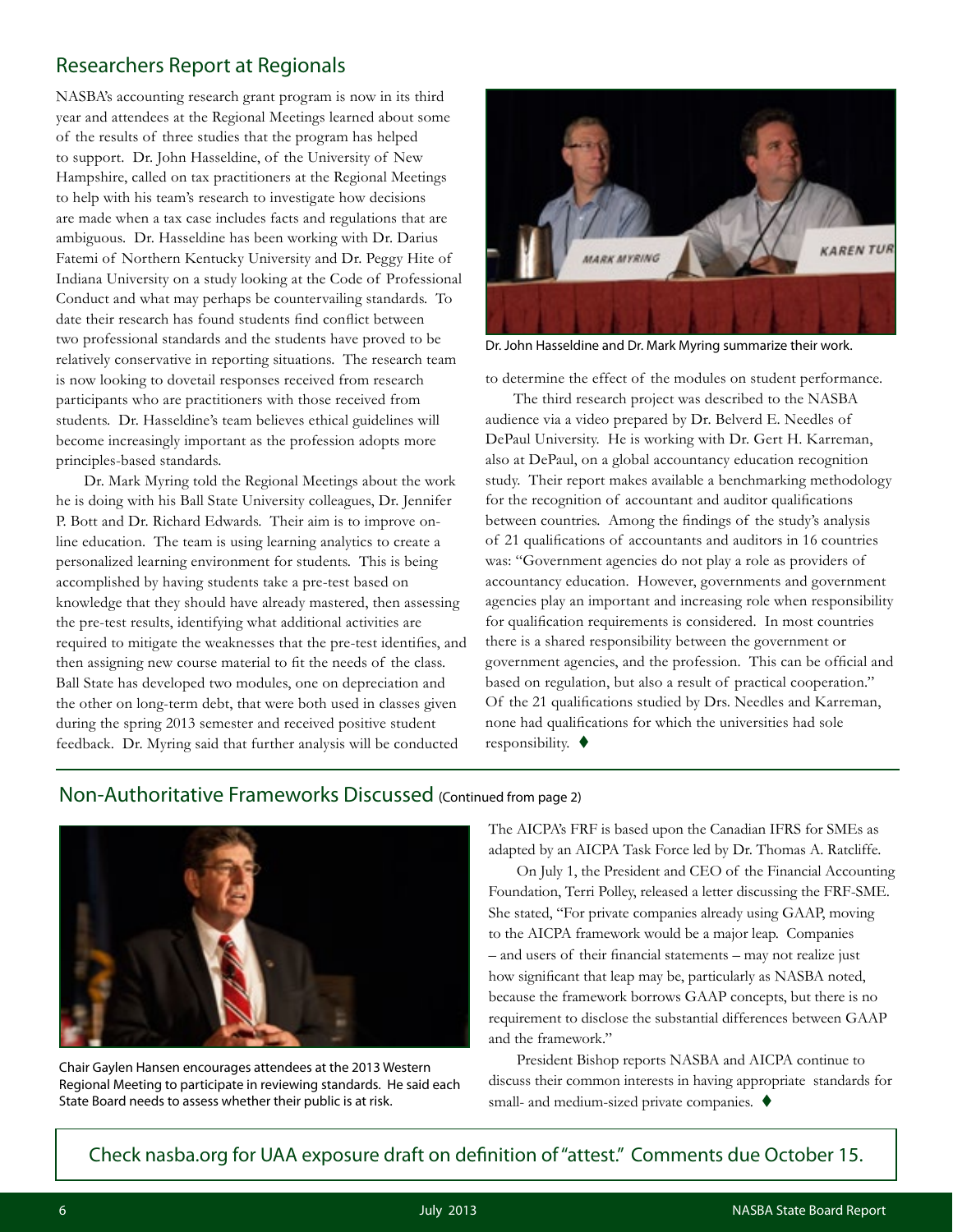## <span id="page-6-0"></span>Change in "Attest" Definition Proposed

The definition of "attest" is what only a licensed CPA practicing in a licensed CPA firm can do, explained AICPA Vice President Sue Coffey, at the NASBA Regional Meetings. "The definition of attest is used in multiple places in the Uniform Accountancy Act, so it is critical to get this definition right," she said. Joining her to explain why a change in the "attest" definition is being proposed at this time, NASBA UAA Committee Chair Ken Odom (AL), pointed out that non-CPAs are performing services that should be considered attest services and are using reporting formats that have been developed by the AICPA. "Our role is to protect the public," Mr. Odom said. "When the public receives a report that looks exactly like a CPA's, it is confusing to them. There is an element of trust that comes with using

AICPA Vice President Sue Coffey



NASBA UAA Chair Ken Odom

a CPA. The public thinks they are getting something they are not."

 While just five years ago, assurance and attestation services were generally limited to audits and reviews of historical financial statements, the needs of clients are changing, Ms. Coffey observed. "In recent years, CPAs have increasingly been asked to provide assurance reports on representations other than historical financial statements. And, more importantly, non-CPAs have been asked too – and have been using the AICPA's standards of practice!" Among the many examples of such attestation engagements that she listed, where a CPA would apply Statements on Standards for Attestation Engagements (SSAE), were: examining or reviewing sustainability reports, examining or reviewing XBRL data, examining the effectiveness of internal control over financial reporting, and examining or reviewing Greenhouse Gas Emission statements.

 An exposure draft of language proposed by the joint NASBA/ AICPA UAA Committee will be coming out in July with a comment deadline in October. Both the NASBA Board of Directors and the AICPA Board of Directors held special conference calls to approve the language for exposure. The joint UAA Committee is also considering how firm mobility could be provided for in the UAA in a manner that would bring more uniformity among those states that already do not require CPA firms from outside their state to register if they do not have an office in their state, and that would be workable for other states as well. While the AICPA and NASBA leadership have agreed that it is important for all states to embrace a uniform definition of "attest," they have recognized that some states may not be ready to consider adopting firm mobility at this time.

 "Firm mobility is already in operation in some states, including Alabama, my state," Mr. Odom said. "We don't want to ask State Boards to keep going back to the legislature to make changes in their statute, so it is extremely important that whatever language is proposed for the attest definition dovetails with the firm mobility language. During the exposure period we hope to be getting comments back that will enable us to craft something for the final language. Our goal is to have the attest model language ready for introduction for the 2014 legislative sessions. Firm mobility may take longer."

 Besides the definition of attest and provisions for firm mobility, the UAA Committee still has several other topics under discussion, Mr. Odom reported. These include: (1) the scope of services that can be offered by an "inactive CPA"; (2) under what circumstances client records must be returned; and (3) when a CPA can whistleblow and not be in violation of professional standards.  $\blacklozenge$